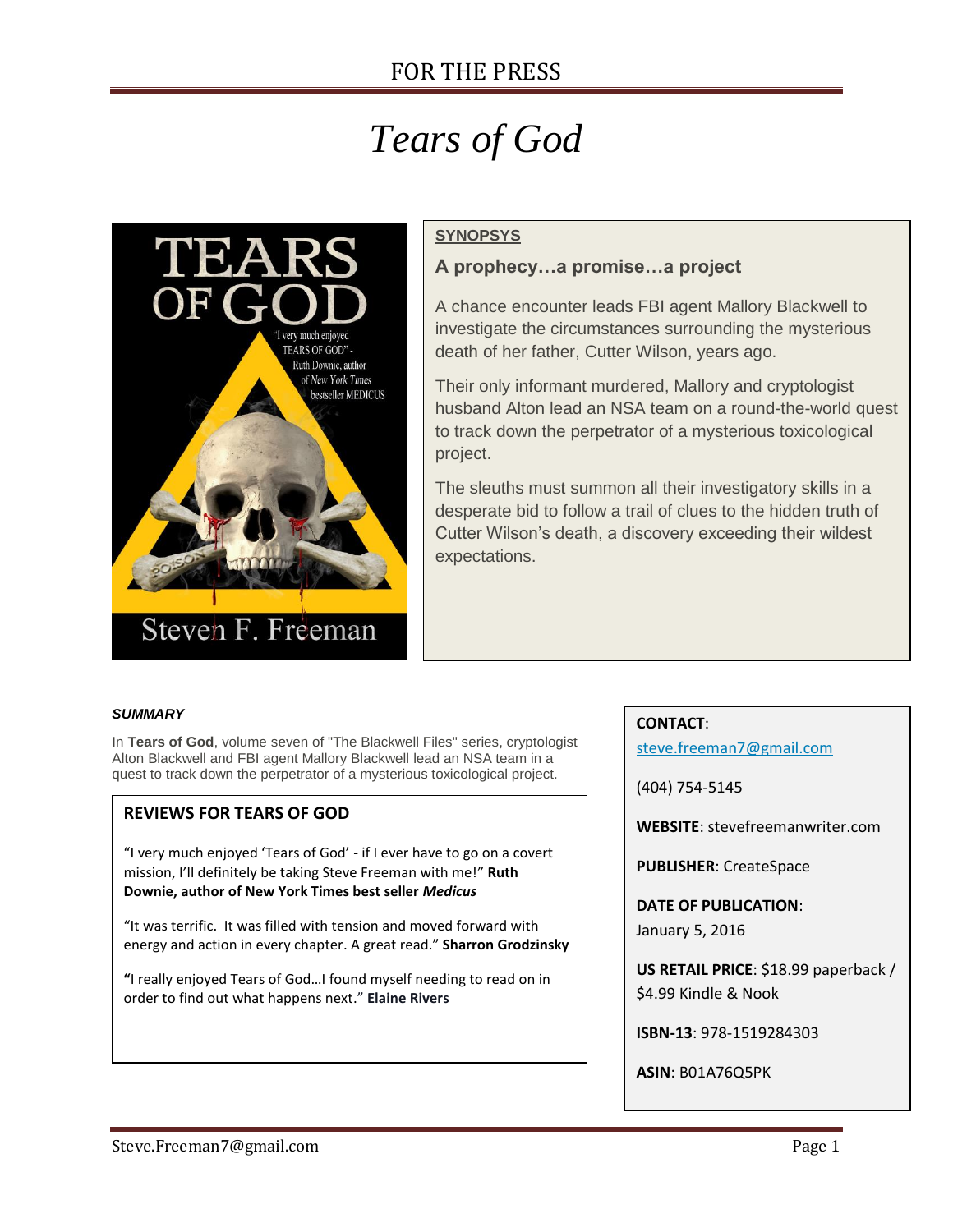## **ABOUT THE AUTHOR**

.

Thriller/mystery author Steve Freeman is a former member of the US Army's Signal Corps, a twentyeight year employee of a large American technology company, and an avid traveler who has visited five continents. The novels of *The Blackwell Files* draw from his firsthand knowledge of military service, the tech industry, and the diverse cultures of our world.

He currently lives near Atlanta, Georgia with his wife, daughter, and three dogs.





## **INTERVIEW TOPICS**

- How have your life experiences influenced the novels of *The Blackwell Files*? To what extent are they autobiographical?
- What writers are most influential to your work?
- Do you anticipate future novels featuring Alton and Mallory, the two main protagonists of *The Blackwell Files* novels?
- What sets *The Blackwell Files* novels apart from other thrillers?
- How did you start writing?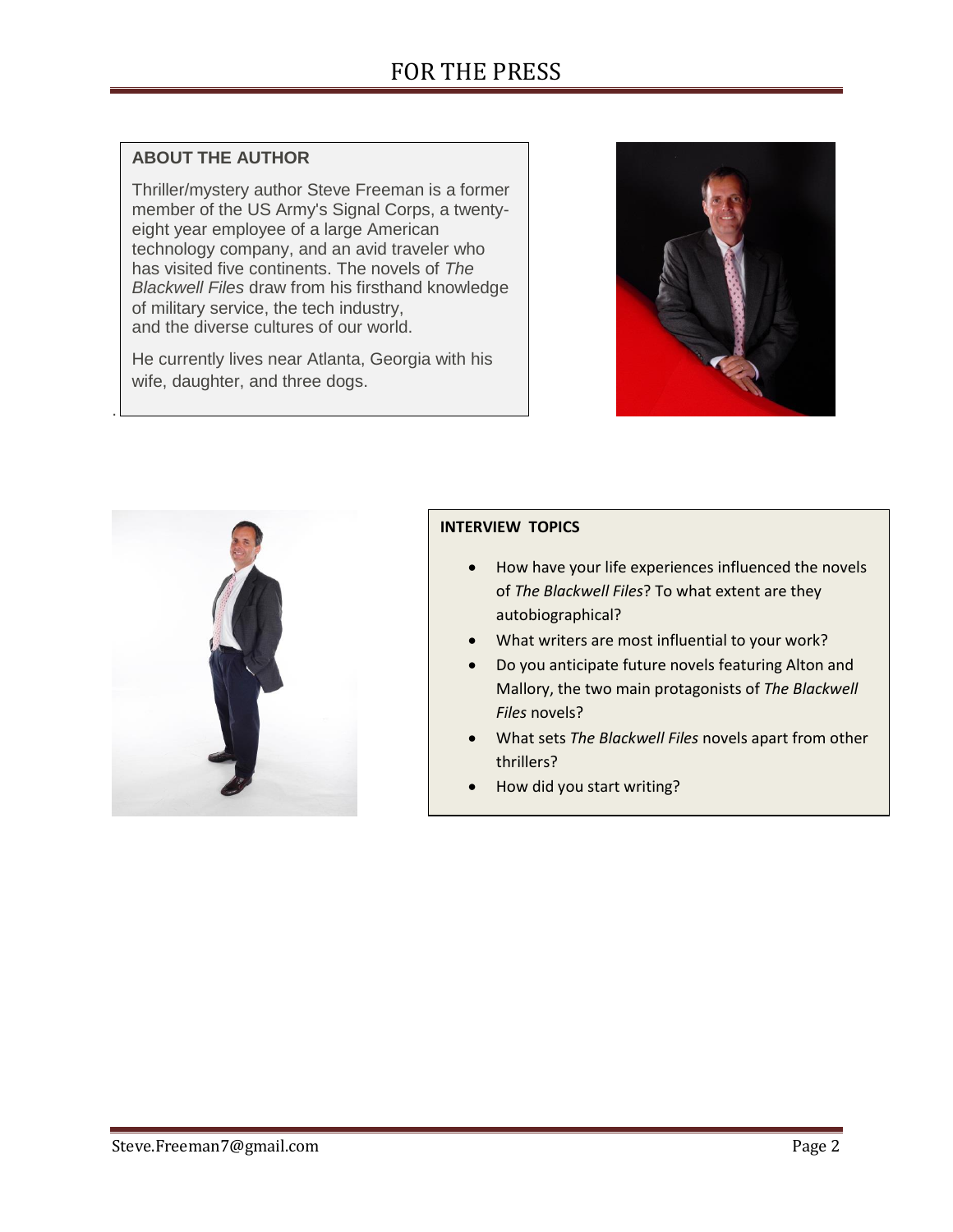# **Chapter One**

Cutter Wilson had to die.

But he might not if the Hunter wasn't careful. Poisoning a person wasn't child's play. It took a certain degree of finesse, especially if one wanted the death to appear natural.

Cutter's good health rendered the job even more challenging. People would question why a physically fit Army officer of only 41 years would drop dead of cardiac arrest. The ME might even perform an autopsy. No evidence of foul play, nothing to contradict such a diagnosis, could be left behind.

A little digging had proved sufficient to identify the perfect opportunity for the poisoning: Fort Bragg's annual Officers' Ball. The gala was scheduled for ten days hence, just enough time to make the necessary arrangements.

At first, the Hunter's plan seemed to hit a snag. Sunset Caterers, the gala's food supplier, had already hired all the additional staff needed for such a large event. The next day, the Hunter had triggered the company's fire alarm and paid a clandestine visit to its kitchen. Hours later, a sudden outbreak of flu-like symptoms had decimated the caterer's staff. Desperate for workers, Sunset had called the Hunter, offering a job for the night of the gala only. The Hunter had pretended to object to the temporary arrangement but had at last agreed.

On the night of the ball, the Hunter donned the white dinner jacket and matching cotton gloves of the caterer's staff. He cut a slit in the index finger of the right glove and slipped three tiny, beige pills into the crack.

He hurried to collect a tray of soup cups. Holding the tray on his shoulder, he pushed out of the kitchen into the vast ballroom of the Grand Manor Hotel, where a sea of soldiers in dress uniforms and their spouses packed the space.

The Hunter weaved his way among dozens of tables and those few guests who hadn't already taken a seat. Arriving at his assigned table, he set a soup cup in front of each guest. At the fourth seat, the placard read, "Colonel Cutter Wilson." As the Hunter turned to retrieve a cup, he used his thumb to push the three pills into the warm liquid, then placed the cup in front of the colonel. The soup consisted of a thick cheddar recipe in which the pills would lie undetectable, and the diminutive size of the serving cups virtually guaranteed everyone would finish their portions.

After dispensing the rest of the soup, the Hunter returned to the kitchen. His task was done, but leaving now would draw attention to himself. If an inquiry were made, he wanted no indications of unusual behavior on his part that a curious investigator might ponder. So he continued to serve the rest of the meal.

At last, after three long hours of serving the banquet and retrieving loads of dirty dishes, the event ended. The Hunter collected his meager pay and stripped off the caterer's jacket. He placed it in the caterer's laundry machine himself, mindful of the importance of eliminating all